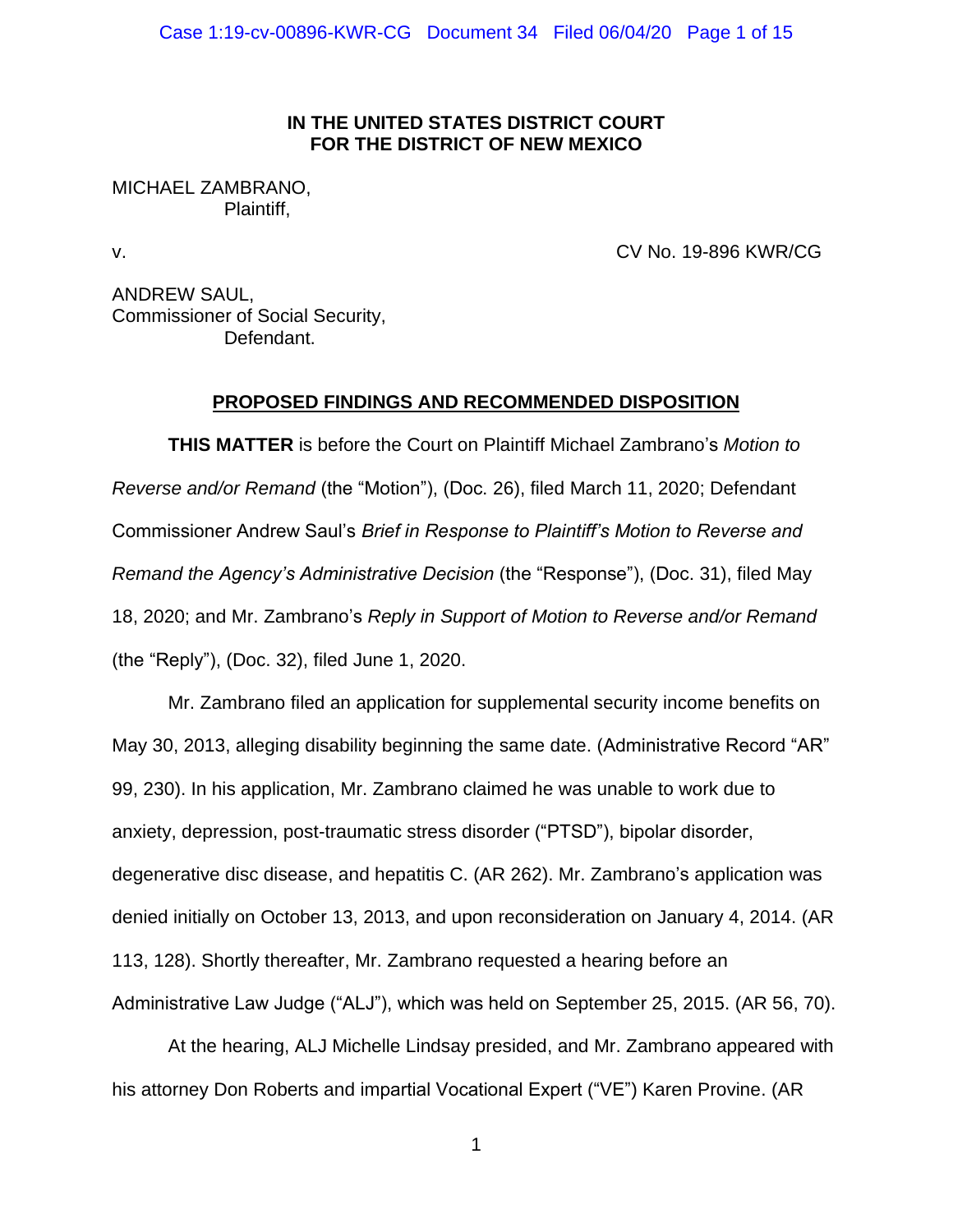#### Case 1:19-cv-00896-KWR-CG Document 34 Filed 06/04/20 Page 2 of 15

70). ALJ Lindsay issued an unfavorable decision on January 25, 2016, finding Mr. Zambrano not disabled at any time from his alleged onset date, May 30, 2013, through the date of the decision. (AR 64). Mr. Zambrano requested review by the Appeals Council, which was denied, making ALJ Lindsay's unfavorable decision the Commissioner's final decision for purposes of judicial review. (AR 6-7, 46-47).

Subsequently, Mr. Zambrano petitioned the United States District Court for the District of New Mexico with a request to remand ALJ Lindsay's decision because she ignored material evidence. (AR 903). The Honorable Kevin Sweazea agreed with Mr. Zambrano and found ALJ Lindsay failed to properly consider probative evidence material to his claim of disability. (AR 907). As a result, Judge Sweazea remanded Mr. Zambrano's case to the Commissioner for further proceedings. (AR 907).

On remand, the Appeals Council ordered a rehearing on Mr. Zambrano's claim. (AR 910). At the second hearing with ALJ Lindsay, Mr. Whitney appeared with his attorney Benjamin Decker and impartial VE Leslie White. (AR 828). On July 25, 2019, ALJ Lindsay determined Mr. Zambrano was not disabled from his alleged onset date, May 30, 2013, through the date of the decision. (AR 819). After ALJ Lindsay issued her decision, Mr. Zambrano directly petitioned this Court, and ALJ Lindsay's decision became the operative decision for review before the Court. *See* 20 C.F.R. § 404.984(a) ("[W]hen a case is remanded by a Federal court for further consideration, the decision of the administrative law judge will become the final decision of the Commissioner after remand....").

In his Motion, Mr. Zambrano argues the following errors require remand: (1) the ALJ failed to properly weigh and consider opinion evidence from Mr. Zambrano's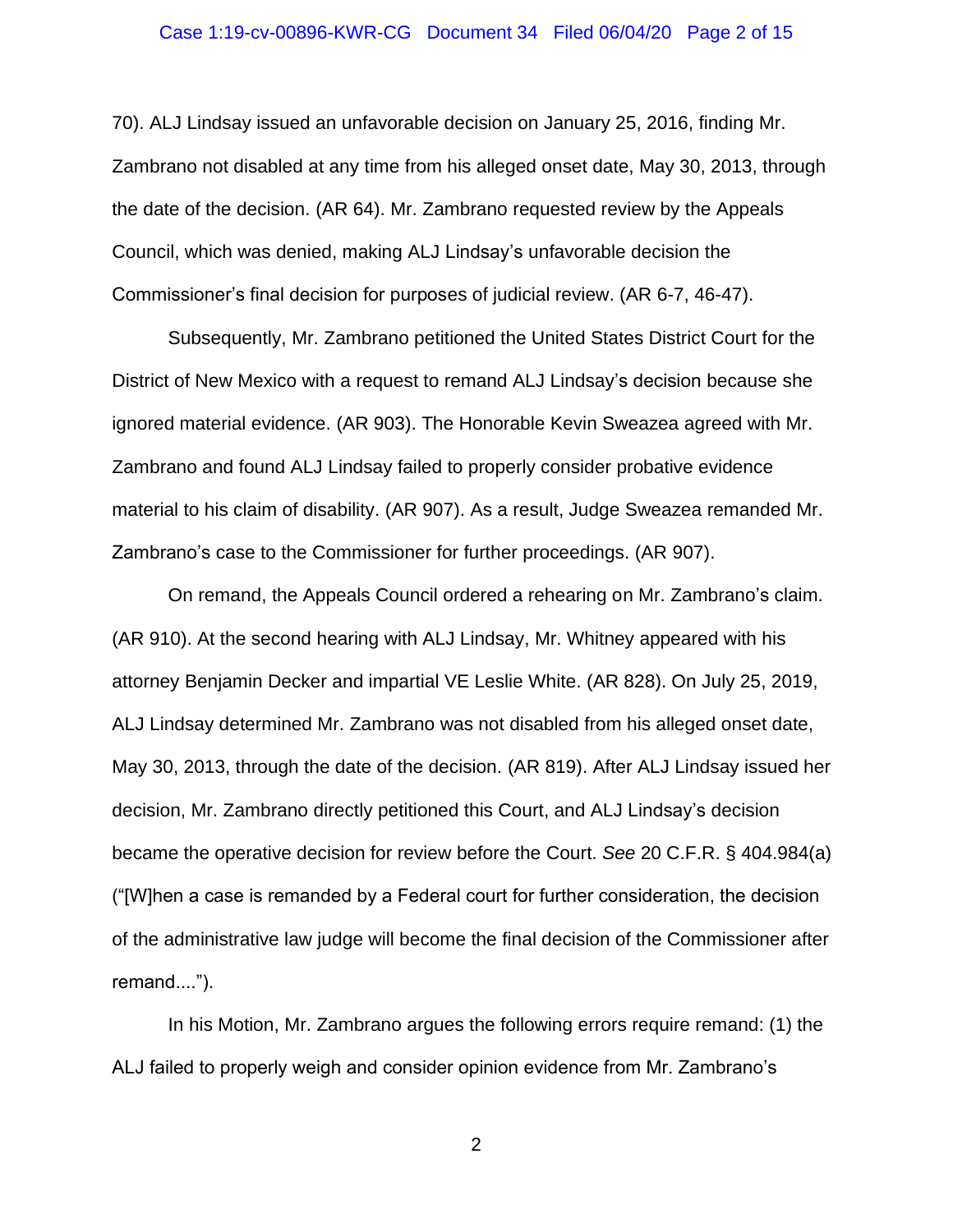#### Case 1:19-cv-00896-KWR-CG Document 34 Filed 06/04/20 Page 3 of 15

treating physician; (2) the ALJ failed to consider all relevant evidence in weighing and affording great weight to the opinion of the physical consultative examiner; (3) the ALJ applied an outdated legal standard in considering Mr. Zambrano's subjective complaints; and (4) the ALJ failed to resolve a conflict between the Dictionary of Occupational Titles ("DOT") and mental limitations in the decision's residual functional capacity ("RFC") assessment. (Doc. 20 at 20-23).

On May 13, 2020, United States District Judge Kea W. Riggs referred this matter to the undersigned to review ALJ Lindsay's decision, conduct legal analysis, and recommend an ultimate disposition. (Doc. 28). The Court has reviewed the Motion, the Response, the Reply, and the relevant law. Additionally, the Court has meticulously reviewed the administrative record. Because the ALJ committed a harmful legal error, the Court **RECOMMENDS** Mr. Zambrano's Motion be **GRANTED** and this case be **REMANDED** to the Commissioner for further proceedings consistent with this opinion.

### **I. Standard of Review**

The standard of review in a Social Security appeal is whether the Commissioner's final decision is supported by substantial evidence and whether the correct legal standards were applied. *Maes v. Astrue*, 522 F.3d 1093, 1096 (10th Cir. 2008) (citing *Hamilton v. Sec'y of Health & Human Servs.*, 961 F.2d 1495, 1497-98 (10th Cir. 1992)). If substantial evidence supports the Commissioner's findings and the correct legal standards were applied, the Commissioner's decision stands and the plaintiff is not entitled to relief. *See Langley v. Barnhart*, 373 F.3d 1116, 1118 (10th Cir. 2004); *Hamlin v. Barnhart*, 365 F.3d 1208, 1214 (10th Cir. 2004); *Doyal v. Barnhart*, 331 F.3d 758, 760 (10th Cir. 2003). The Commissioner's "failure to apply the correct legal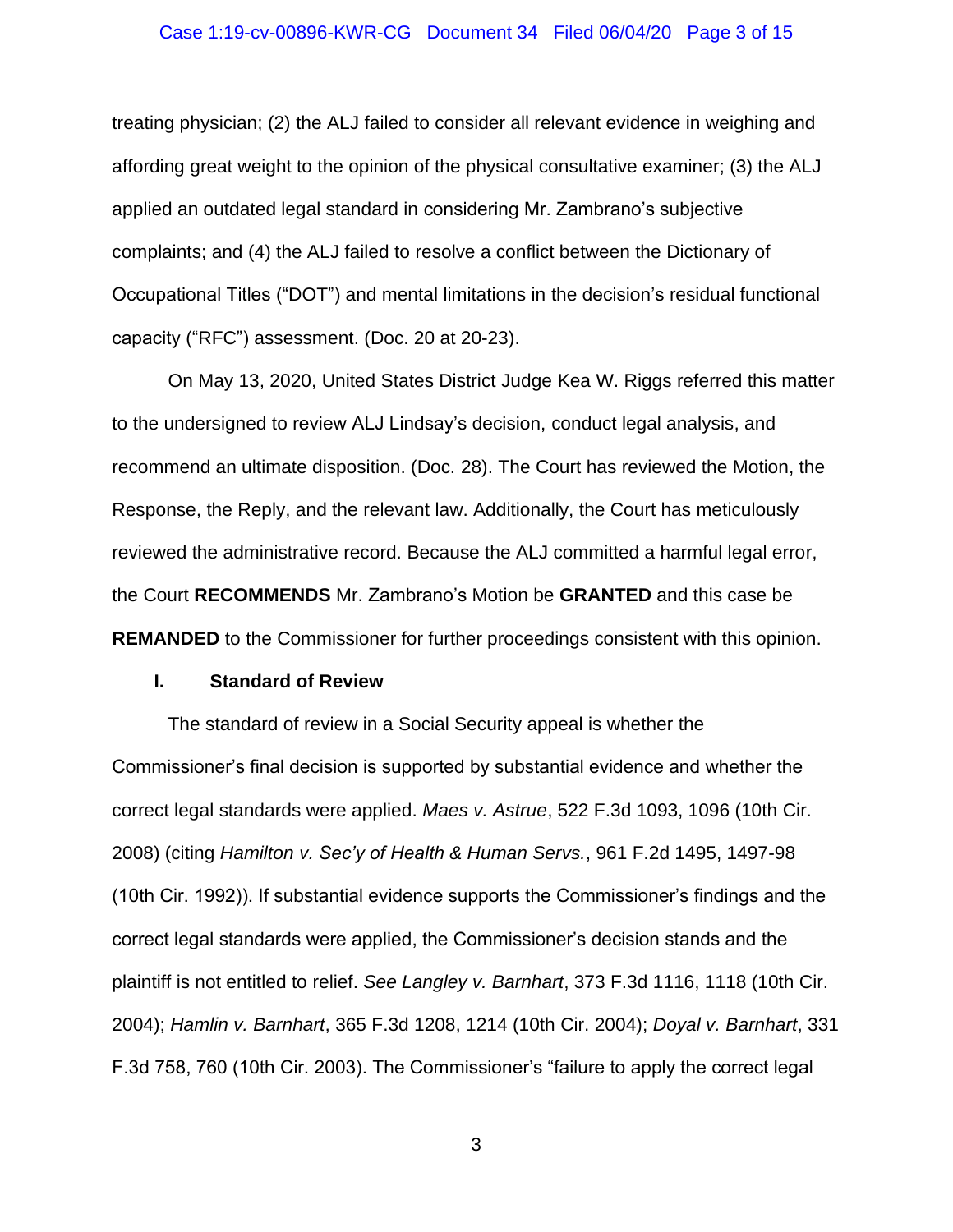#### Case 1:19-cv-00896-KWR-CG Document 34 Filed 06/04/20 Page 4 of 15

standards, or to show . . . that she has done so, are also grounds for reversal." *Winfrey v. Chater*, 92 F.3d 1017, 1019 (10th Cir. 1996) (citing *Washington v. Shalala*, 37 F.3d 1437, 1439 (10th Cir. 1994)). A court should meticulously review the entire record but should neither re-weigh the evidence nor substitute its judgment for the Commissioner's. *See Langley*, 373 F.3d at 1118; *Hamlin*, 365 F.3d at 1214.

"Substantial evidence is such relevant evidence as a reasonable mind might accept as adequate to support a conclusion." *Doyal*, 331 F.3d at 760 (quoting *Fowler v. Bowen*, 876 F.2d 1451, 1453 (10th Cir.1989)) (internal quotation marks omitted). An ALJ's decision "is not based on substantial evidence if it is overwhelmed by other evidence in the record or if there is a mere scintilla of evidence supporting it." *Langley*, 373 F.3d at 1118 (quoting *Bernal v. Bowen*, 851 F.2d 297, 299 (10th Cir.1988)) (internal quotation marks omitted) . While the Court may not re-weigh the evidence or try the issues *de novo*, its examination of the record must include "anything that may undercut or detract from the ALJ's findings in order to determine if the substantiality test has been met." *Grogan v. Barnhart*, 399 F.3d 1257, 1262 (10th Cir. 2005) (internal citations omitted). "The possibility of drawing two inconsistent conclusions from the evidence does not prevent [the ALJ]'s findings from being supported by substantial evidence." *Lax v. Astrue*, 489 F.3d 1080, 1084 (10th Cir. 2007) (quoting *Zoltanski v. F.A.A.*, 372 F.3d 1195, 1200 (10th Cir. 2004)) (internal quotation marks omitted) (alteration made).

## **II. Applicable Law and Sequential Evaluation Process**

A claimant establishes a disability when he is unable "to engage in any substantial gainful activity by reason of any medically determinable physical or mental impairment which can be expected to result in death or which has lasted or can be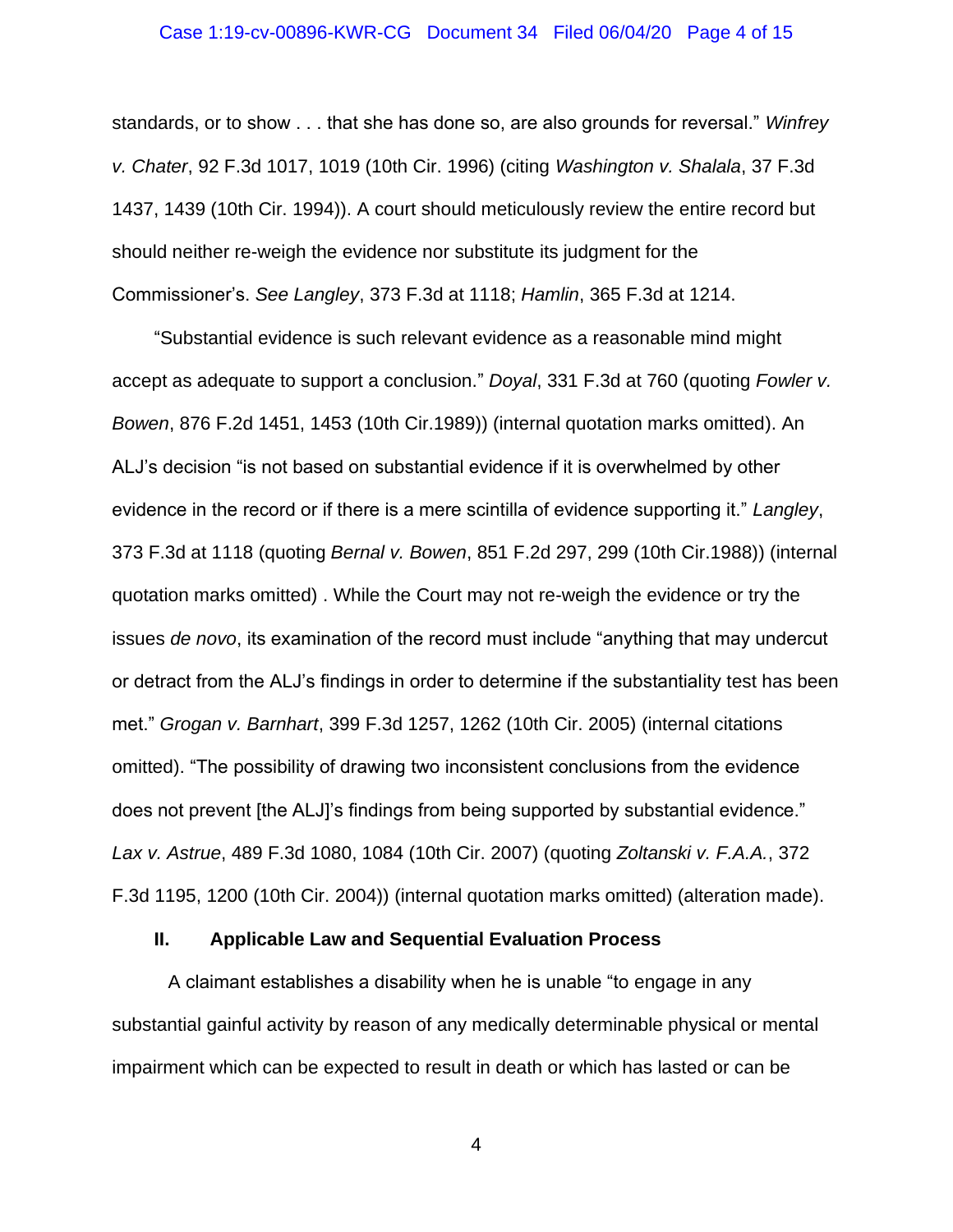#### Case 1:19-cv-00896-KWR-CG Document 34 Filed 06/04/20 Page 5 of 15

expected to last for a continuous period of not less than 12 months." 42 U.S.C. §§ 423(d)(1)(A), 1382c (a)(3)(A) (2018); 20 C.F.R. §§ 404.1505(a), 416.905(a) (2019). In order to determine whether a claimant is disabled, the Commissioner follows a five-step sequential evaluation process ("SEP"). *Bowen v. Yuckert*, 482 U.S. 137, 140 (1987); 20 C.F.R. §§ 404.1520, 416.920 (2019).

At the first four steps of the SEP, the claimant bears the burden of showing (1) he is not engaged in "substantial gainful activity"; (2) he has a "severe medically determinable . . . impairment . . . or a combination of impairments" that has lasted or is expected to last for at least one year; and either (3) his impairment(s) meet or equal one of the "listings"<sup>1</sup> of presumptively disabling impairments; or (4) he is unable to perform her "past relevant work." 20 C.F.R. §§ 404.1520(a)(4)(i-iv), 416.920(a)(4)(i-iv); *Grogan*, 399 F.3d at 1261. If the ALJ determines the claimant cannot engage in past relevant work, the ALJ will proceed to step five of the evaluation process.

20 C.F.R. §§ 404.1520(g)(1), 416.920(g)(1); *Grogan*, 399 F.3d at 1261. At step five, the Commissioner bears the burden of showing the claimant is able to perform other work in the national economy, considering the claimant's RFC, age, education, and work experience. *Grogan*, 399 F.3d at 1261.

### **III. Background**

In his application for supplemental security income, Mr. Zambrano alleged he was limited in his ability to work due to anxiety, depression, PTSD, bipolar disorder, degenerative disc disease, and hepatitis C. (AR 262). At step one, the ALJ determined Mr. Zambrano had not engaged in substantial gainful activity since his alleged onset

<sup>1.</sup> 20 C.F.R. pt. 404, subpt. P, app. 1 (2019).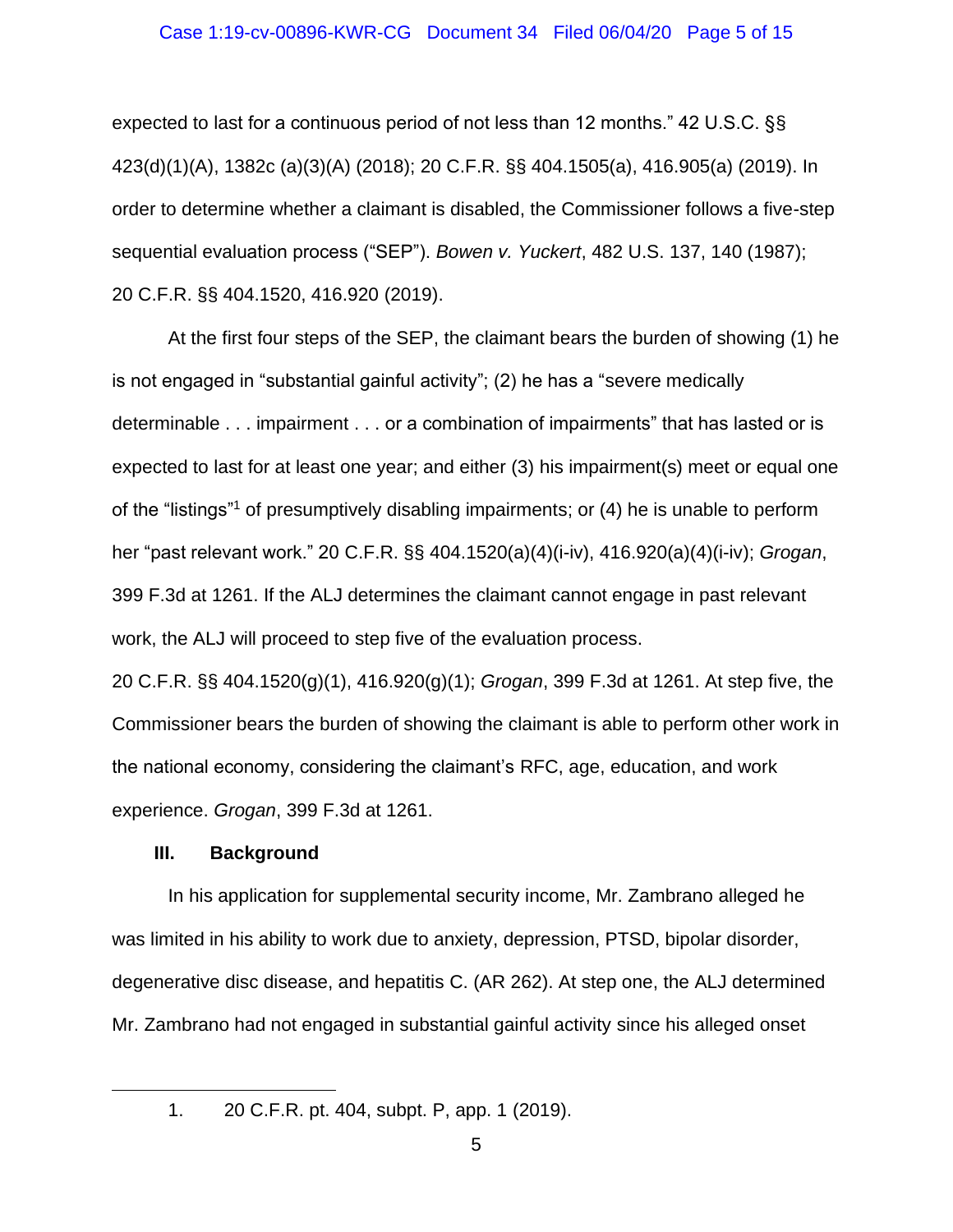date. (AR 807). At step two, the ALJ found Mr. Zambrano had the following severe

impairments: spondylosis of the cervical and lumbar spine without myelopathy or

radiculopathy; PTSD; anti-social personality disorder with other cluster B personality

traits; major depressive disorder; and a history of polysubstance abuse. (AR 807). At

step three, the ALJ determined Mr. Zambrano's impairments did not meet or equal one

of the listed impairments in 20 C.F.R. §§ 416.920(d), 416.925, and 416.926. (AR 808).

The ALJ then found Mr. Zambrano had the RFC to perform "a limited range of light

work" with the following additional limitations:

[He] is able to lift and/or carry and push and/or pull 20 pounds occasionally and 10 pounds frequently; [he] is able to sit and stand and/or walk for six hours out of an eight-hour workday; [he] can occasionally stoop, crouch, kneel, or crawl and never climb ladders, ropes, or scaffolds; [he] must avoid more than occasional exposure to extreme cold; [he] is limited to occasional overhead reaching with the non-dominant upper extremity; [he] is limited to understanding, remembering, and carrying out simple instructions and is able to maintain attention and concentration to perform only simple tasks for two hours at a time without requiring redirection to task; [he] can have no public contact and interactions with co-workers and supervisors should be superficial and incidental to the work performed; [he] requires work involving no more than occasional change in the routine work setting and no more than occasional independent goal setting or planning; and [he] cannot travel to unfamiliar places or use public transportation as a part of the job.

(AR 810).

In formulating Mr. Zambrano's RFC, the ALJ stated she considered Mr.

Zambrano's symptoms and the extent to which those symptoms could reasonably be

accepted as consistent with the objective medical and other evidence, as required by 20

C.F.R. § 416.929 and Social Security Ruling ("SSR") 16-3p. (AR 810). In addition, the

ALJ stated she considered opinion evidence consistent with the requirements of 20

C.F.R. § 404.927. (AR 810).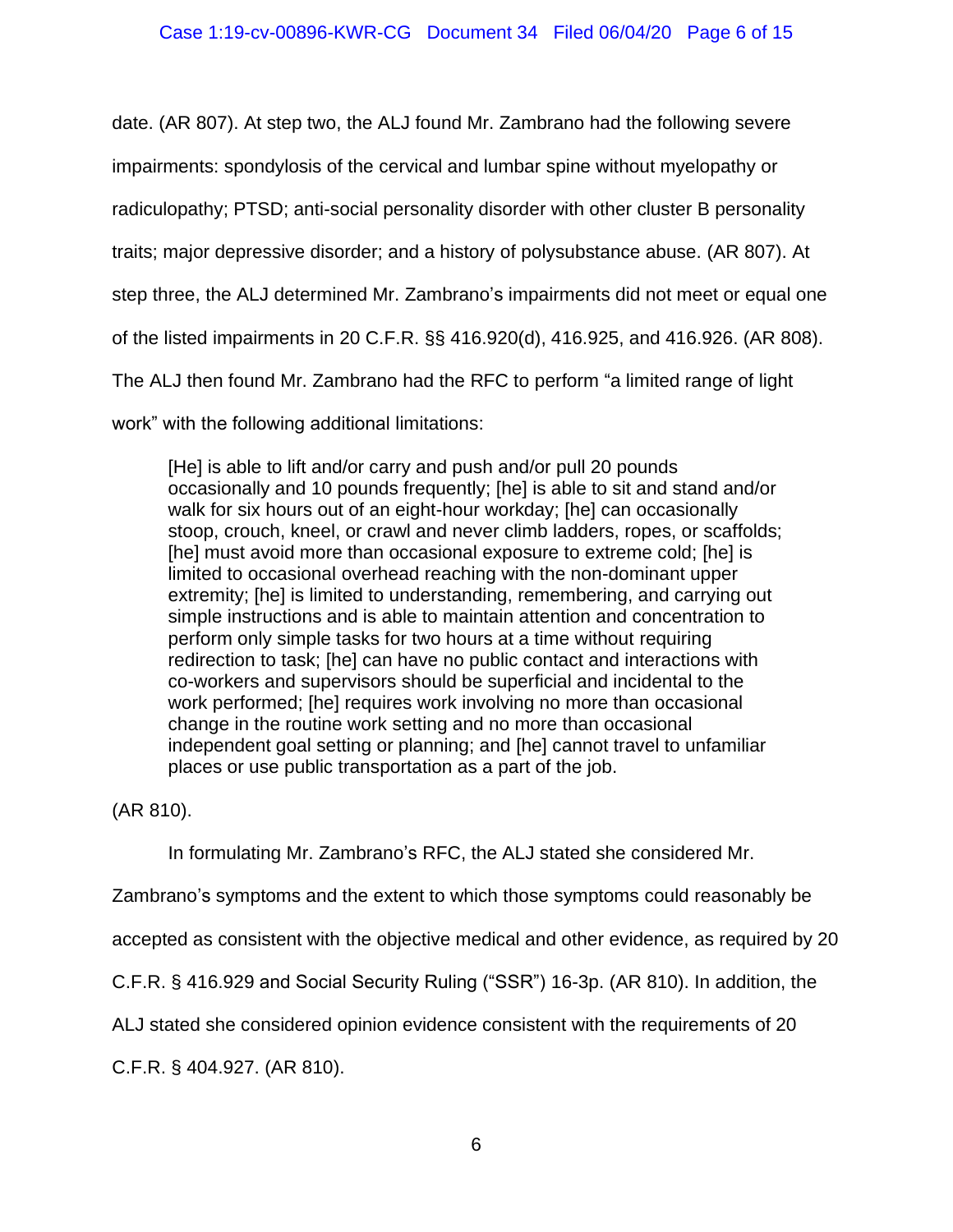#### Case 1:19-cv-00896-KWR-CG Document 34 Filed 06/04/20 Page 7 of 15

In weighing the opinion evidence, the ALJ gave little weight to the state agency physical consultants and psychiatric consultative examiner Paula Hughson, M.D. (AR 814-816). On the other hand, the ALJ gave significant weight to the state agency psychological consultants and physical consultative examiner, Jeffrey Glassheim, M.D. (AR 813-815). Next, the ALJ gave little weight to Mr. Zambrano's treating primary care provider Rick Cardenas, M.D. (AR 815-816). Finally, the ALJ gave little weight to a thirdparty statement from Mr. Zambrano's mother. (AR 816).

At step four, the ALJ found Mr. Zambrano had no past relevant work. (AR 817). At step five, the ALJ determined Mr. Zambrano had at least a high school education and could communicate in English. (AR 817). Relying on the VE's testimony, the ALJ found that considering Mr. Zambrano's age, education, work experience, and assessed RFC, he could perform other work as a router, routing clerk, and marker. (AR 817-818). Upon finding Mr. Zambrano was able to perform other work existing in significant numbers in the national economy, the ALJ concluded Mr. Zambrano was "not disabled," as defined by 20 C.F.R. § 416.920(g), and ended her analysis at step five. (AR 819). Mr. Zambrano's petition to this Court followed. (Doc. 1).

#### **IV. Analysis**

Mr. Zambrano presents four arguments in his Motion. (Doc. 26 at 20-23). First, Mr. Zambrano alleges the ALJ failed to properly weigh and consider Dr. Cardenas's opinion. *Id.* at 21. Second, Mr. Zambrano contends the ALJ failed to consider all relevant evidence in weighing and affording great weight to Dr. Glassheim's opinion. *Id.* at 22. Third, Mr. Zambrano argues the ALJ applied an outdated legal standard in considering his subjective complaints. *Id.* at 20. Finally, Mr. Zambrano asserts the ALJ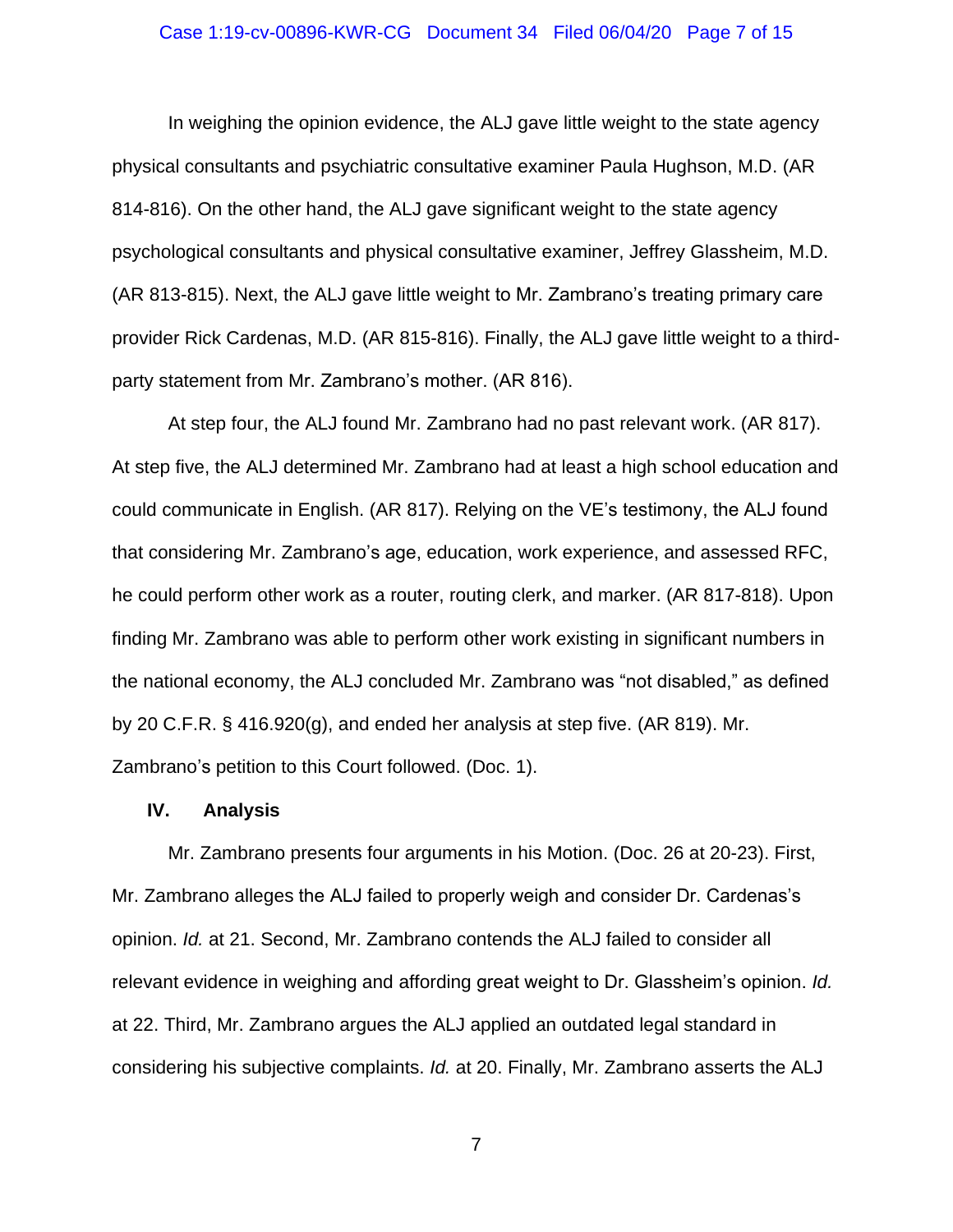#### Case 1:19-cv-00896-KWR-CG Document 34 Filed 06/04/20 Page 8 of 15

failed to resolve a conflict between the DOT and mental limitations in the RFC assessment. *Id.* at 20-21.

The Commissioner responds that the ALJ's decision is error-free and supported by substantial evidence. (Doc. 31 at 3). In particular, the Commissioner asserts the ALJ reasonably considered and properly assigned little weight to Dr. Cardenas's opinion. *Id.* at 7-9. Similarly, the Commissioner defends the ALJ's assignment of great weight to Dr. Glassheim's opinion. *Id.* at 9-11. Next, the Commissioner maintains the ALJ appropriately evaluated Mr. Zambrano's subjective complaints in accordance with the proper legal standards. *Id.* at 5-7. Finally, the Commissioner contends there was no conflict between the VE's testimony and the DOT, and therefore, the ALJ was not required to resolve a purported conflict. *Id.* at 11-12.

### *a. The ALJ's Analysis of Dr. Cardenas's Opinion*

Mr. Zambrano first contends the ALJ improperly weighed Dr. Cardenas's opinion and this harmful error requires remand. (Doc. 26 at 21-22). Specifically, Mr. Zambrano alleges the ALJ failed to consider significantly probative evidence that supported Dr. Cardenas's opinion, including records from orthopedic specialist Richard Wallach, M.D., that bolster Mr. Zambrano's allegations of severe pain. *Id.* at 21. Additionally, Mr. Zambrano asserts the ALJ failed to mention the frequency and duration of Dr. Cardenas's treatment history with Mr. Zambrano. *Id.* Finally, Mr. Zambrano argues the ALJ failed to give Dr. Cardenas's opinion special deference, despite Dr. Cardenas's role as Mr. Zambrano's treating physician. *Id.* at 22.

The Commissioner responds that the ALJ provided valid reasons tied to the regulatory factors for giving little weight to Dr. Cardenas's opinion. (Doc. 31 at 7-8). The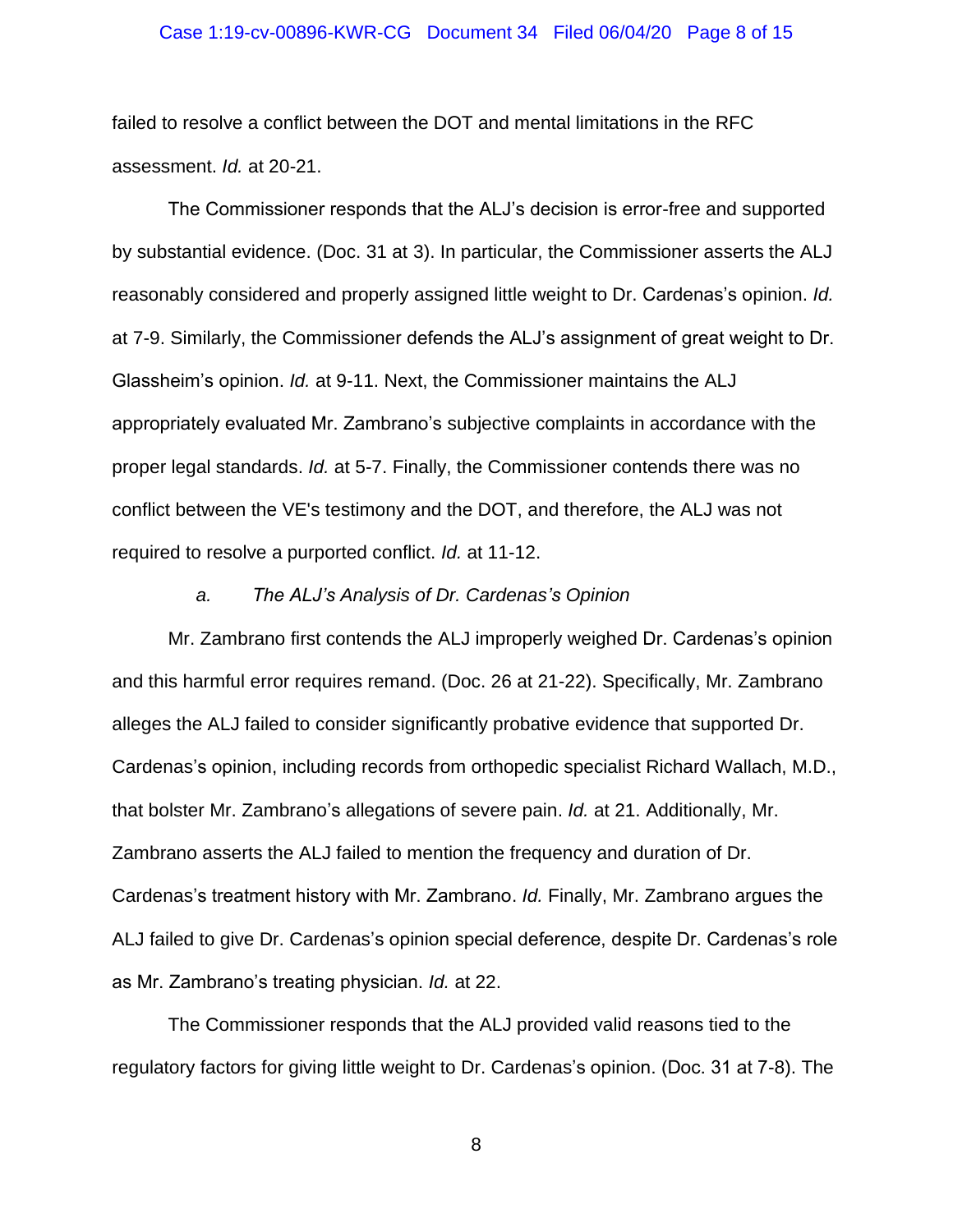#### Case 1:19-cv-00896-KWR-CG Document 34 Filed 06/04/20 Page 9 of 15

Commissioner argues the ALJ discussed, and therefore considered, evidence Mr. Zambrano contends was ignored. *Id.* at 8. Thus, according to the Commissioner, Mr. Zambrano's argument asks the Court to impermissibly reweigh the evidence. *Id.*

Although ALJs need not discuss every piece of evidence, they are required to discuss the weight assigned to each medical source opinion. *Keyes-Zachary v. Astrue*, 695 F.3d 1156, 1161 (10th Cir. 2012) (citing 20 C.F.R. §§ 404.1527(e)(2)(ii),  $416.927(e)(2)(ii)$ ).<sup>2</sup> That is, when assessing a plaintiff's RFC, an ALJ must explain what weight she assigns to each opinion and why. *Id.* "Treating sources" are generally entitled to more weight than other sources. *See* 20 C.F.R. § 416.927(c)(2). Indeed, a treating source's opinion is entitled to "controlling weight" if it is both "supported by medically acceptable clinical and laboratory diagnostic techniques" and is "not inconsistent with the other substantial evidence" in the record. *Id.* If the ALJ fails to provide explicit analysis on whether the opinion deserves controlling weight, the Tenth Circuit has explained that a reviewing court may determine an ALJ "implicitly declined to give the opinion controlling weight," thereby negating grounds for remand. *Mays v. Colvin*, 739 F.3d 569, 575 (10th Cir. 2014).

If the treating source's opinion is not given controlling weight, the ALJ must next consider several factors in determining how much weight to assign the opinion. 20 C.F.R. § 416.927(c). Those factors are as follows: "(1) Length of the treatment relationship and the frequency of examination…; (2) Nature and extent of the treatment relationship…; (3) Supportability…; (4) Consistency…; (5) Specialization…; and (6)

<sup>2.</sup> These regulations apply because Mr. Zambrano's application was filed prior to March 27, 2017. *See* 82 Fed. Reg. 5844 (Jan. 18, 2017).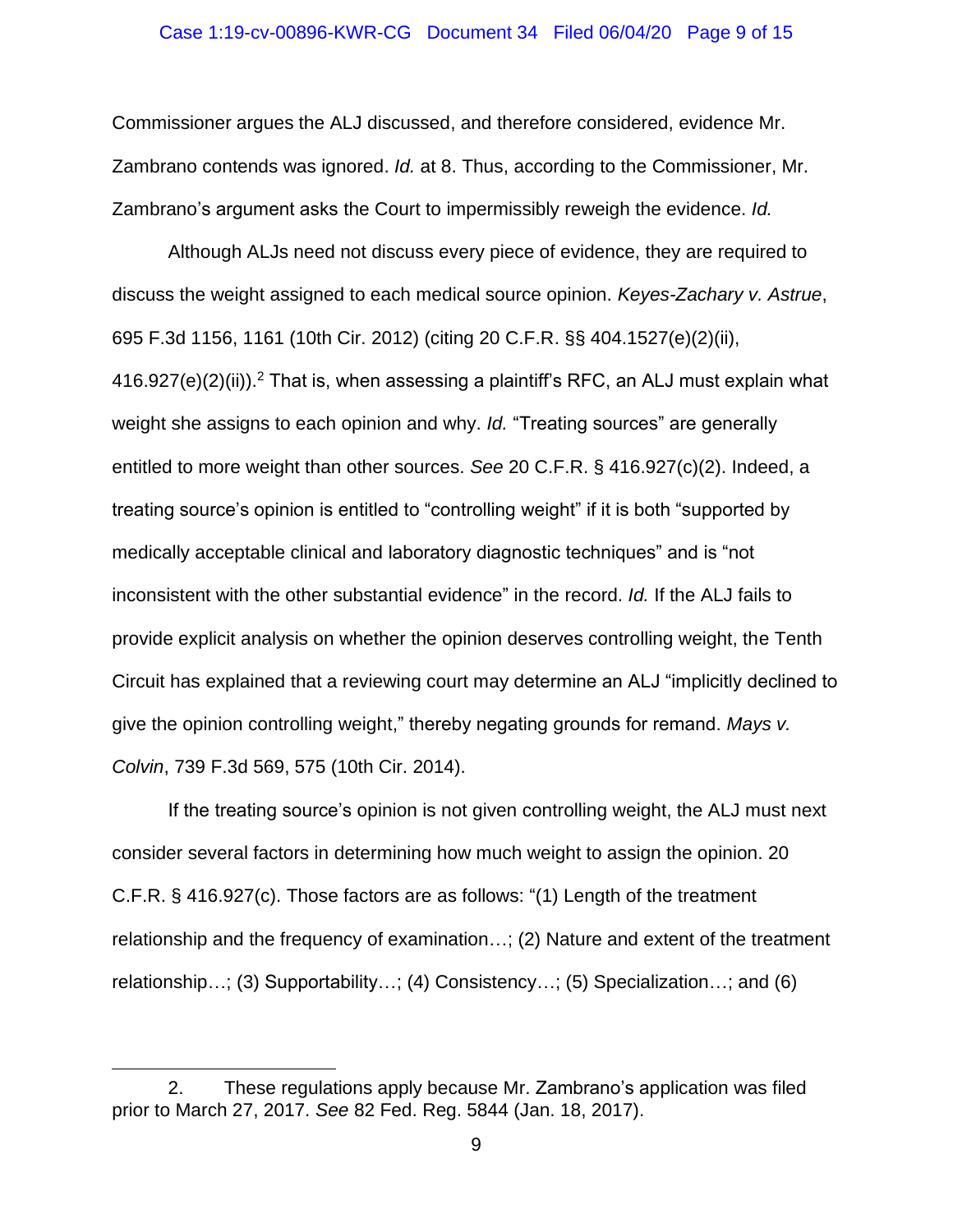Other factors…." 20 C.F.R. § 416.927(c)(i)(ii), (c)(3)-(c)(6) (the "§ 416.927 factors"); *see also Watkins v. Barnhart*, 350 F.3d 1297, 1300-01 (10th Cir. 2003). An ALJ need not explicitly discuss every factor. *Oldham v. Astrue*, 509 F.3d 1254, 1258 (10th Cir. 2007).

However, the ALJ must at least provide an explanation that is "sufficiently specific to [be] clear to any subsequent reviewers." *Langley*, 373 F.3d at 1119 (citation omitted). Furthermore, the ALJ's stated reasons for the assigned weight must be supported by substantial evidence. *See Doyal*, 331 F.3d at 764. Substantial evidence requires that an ALJ discuss uncontroverted evidence she chooses not to rely on, significantly probative evidence she rejected, and the evidence supporting her decision. *Clifton v. Chater*, 79 F.3d 1007, 1009 (10th Cir. 1996).

In his opinion, Dr. Cardenas provided limitations greater than the ALJ's RFC, including a limitation of less than two hours of sitting, standing and/or walking in an eight-hour day, unscheduled breaks throughout the workday, rare lifting of twenty pounds, and absence from work more than four days per month. (AR 815-816). The ALJ explained that she gave little weight to Dr. Cardenas's opinion because it was "not at all consistent with the imaging studies showing mild degenerative changes and the orthopedic records [authored by Dr. Wallach], which show no radiculopathy…." (AR 816). Additionally, the ALJ stated she found these same records inconsistent with Mr. Zambrano's complaints of severe pain at the hearing. (AR 816). Finally, the ALJ noted that Dr. Cardenas was Mr. Zambrano's "primary care physician and not a specialist," and he had been treating Mr. Zambrano since 2015 (AR 815-816).

In her decision, the ALJ "implicitly" declined to give controlling weight to Dr. Cardenas's opinion, a conclusion that is evident from her assignment of little weight.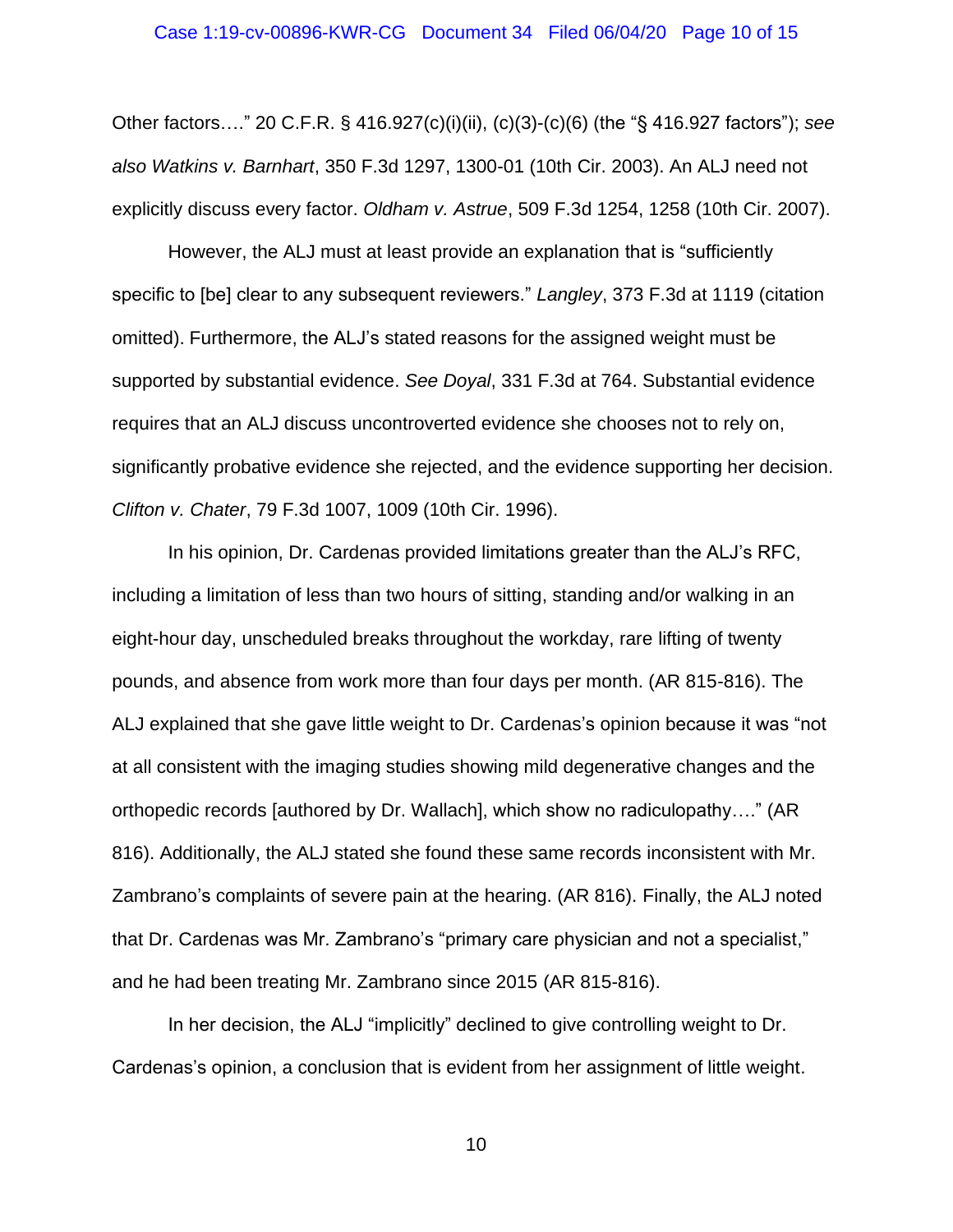See *Mays*, 739 F.3d at 575. After determining Dr. Cardenas's opinion was not entitled to controlling weight, the ALJ was then required to consider the § 416.927 factors to determine how much weight the opinion should be assigned. First, the ALJ cited inconsistency between Dr. Cardenas's opinion and evidence from diagnostic test results and orthopedic records authored by Dr. Wallach. (AR 816). This explanation aligns with the fourth factor—the degree to which the opinion is consistent with the record. 20 C.F.R. § 416.1527(c)(4). The ALJ also cited to Dr. Cardenas's lack of specialization, which corresponds to the fifth factor—whether the treating source is a specialist in the area in which an opinion is rendered. 20 C.F.R. § 416.927(c)(5). Finally, the ALJ noted Dr. Cardenas had treated Mr. Zambrano since 2015, a point that corresponds to the first factor—the "[l]ength of the treatment relationship and the frequency of examination." 20 C.F.R. § 416.927(c)(2)(i); (AR 815). As pointed out by Mr. Zambrano, the ALJ neglected to mention the frequency of visits. *See* (Doc. 26 at 21). In total, the ALJ addressed three of the six § 416.927 factors.

While the ALJ did not need to cite every § 416.927 factor, her stated reasons for the assignment of weight and the considerations supporting each identified factor must be supported by substantial evidence. *See Doyal*, 331 F.3d at 764. In an earlier portion of her RFC discussion, the ALJ discussed diagnostic test results, Dr. Wallach's physical examination findings, and courses of treatment Dr. Wallach prescribed. (AR 812-813). In her assignment of little weight to Dr. Cardenas's opinion, the ALJ referenced this medical evidence in support of her determination. (AR 816). However, Mr. Zambrano contends the ALJ failed to fully consider Dr. Wallach's treatment records when weighing Dr. Cardenas's opinion. (Doc. 26 at 21-22).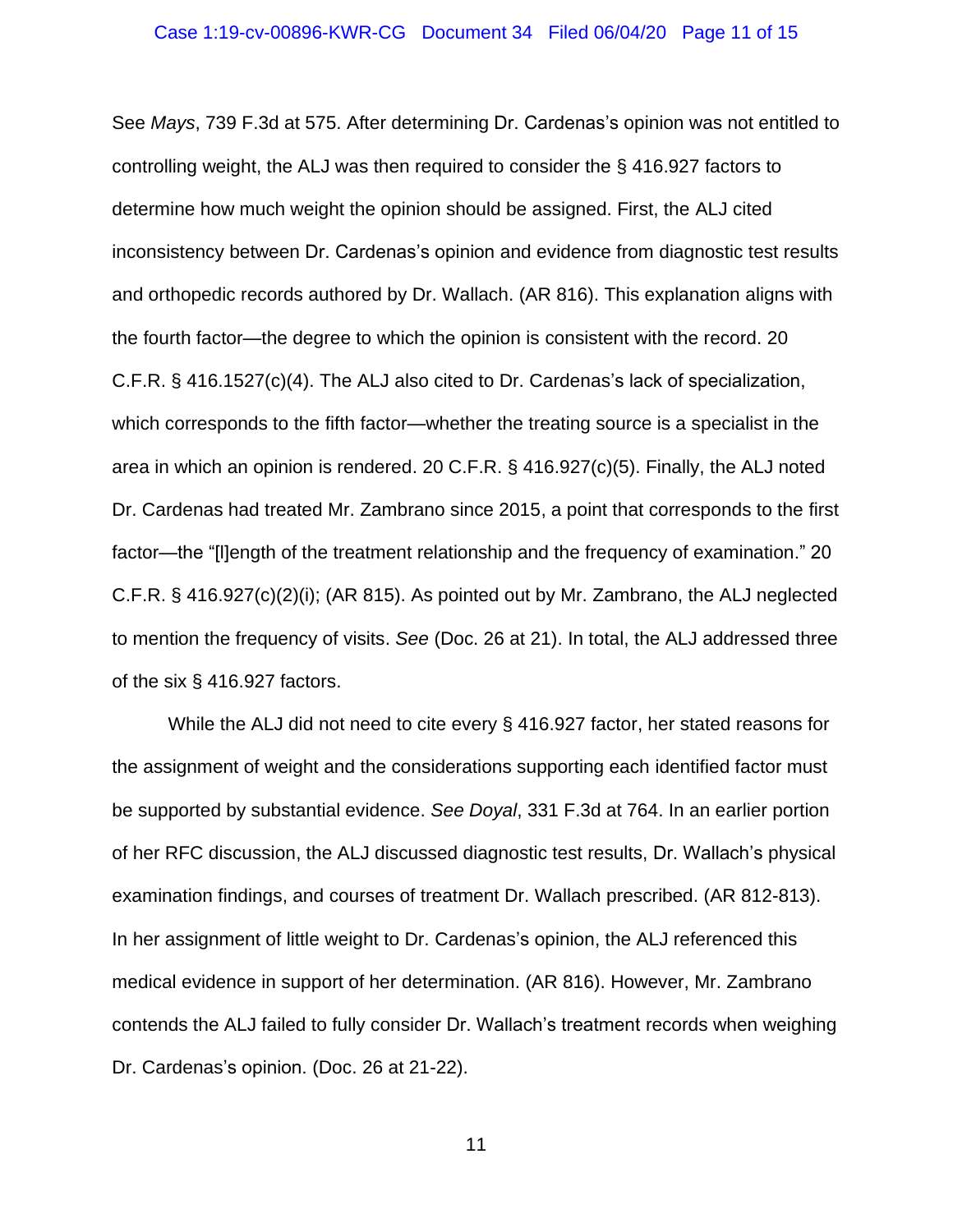# Case 1:19-cv-00896-KWR-CG Document 34 Filed 06/04/20 Page 12 of 15

In the Court's own examination of Dr. Wallach's orthopedic records, they reveal an assortment of findings, both supportive and in conflict with Dr. Cardenas's opinion. (AR 1110-1153). For example, on several occasions Mr. Zambrano reported to Dr. Wallach that he received significant relief from radiofrequency treatments, up to 75 percent relief. *See, e.g.*, (AR 1112, 1114, 1117, 1121). The ALJ took note of such improvement in her decision, and correctly cited to two appointments in which Mr. Zambrano made such statements. (AR 812-813). Yet, the ALJ did not specifically cite to this improvement in her consideration of Dr. Cardenas's opinion, a point the Commissioner admits. *See* (Doc. 31 at 9) ("The ALJ did not…explicitly consider [Mr. Zambrano's] improvement when evaluating Dr. Cardenas's opinion.").

Moreover, despite improvement in his symptoms, Mr. Zambrano continued to complain of pain. For instance, at his April 2017 appointment with Dr. Wallach, Mr. Zambrano complained of neck pain and lower back pain that radiated into his thigh. (AR 1117). In addition, Mr. Zambrano reported numbness, pain with activities, neck pain, locking, clicking, and instability. (AR 1117). Further, at both his April 2017 appointment and subsequent appointments in July 2017 and February 2019, Mr. Zambrano complained of pain levels ranging from 6 to 8, on a scale of 1 to 10. (AR 1110, 1114, 1117). The ALJ neither evaluated Mr. Zambrano's continued complaints of pain in her RFC assessment discussion or in her analysis of Dr. Cardenas's opinion. (AR 812-813, 816). Indeed, while the ALJ outlined Dr. Wallach's findings from his April 2017 appointment, the ALJ did not discuss Mr. Zambrano's continued reports of pain and other functional complaints made. *Compare* (AR 813) *with* (AR 1117).

Further, in discussing Mr. Zambrano's April 2019 appointment, the ALJ noted Dr.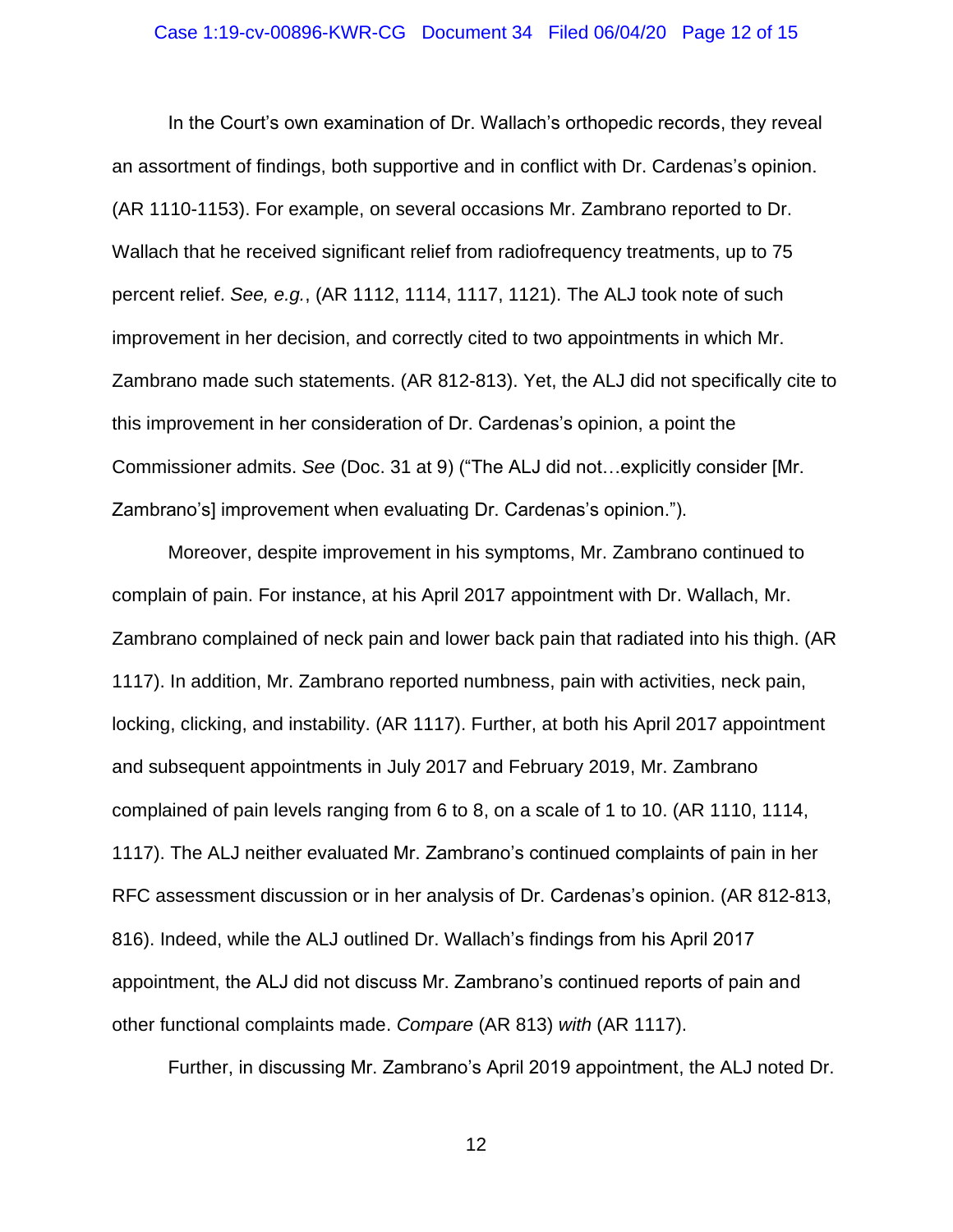# Case 1:19-cv-00896-KWR-CG Document 34 Filed 06/04/20 Page 13 of 15

Wallach's observations of a normal gait, coordination, and balance. (AR 813). However, the ALJ failed to discuss contrary findings that conflicted with the RFC assessment and conflicted with her determination to give little weight to Dr. Cardenas's opinion. (AR 813). These findings include Mr. Zambrano's limited range of motion and tenderness in his cervical and lumbar spine, and absent reflexes in his right upper extremity and ankles. *Compare* (AR 813, 815) *with* (AR 1112).

Having not cited to conflicting evidence from Dr. Wallach's April 2019 appointment, and having failed to acknowledge Mr. Zambrano's continued complaints of pain and alleged functional limitations, the ALJ's decision does not demonstrate that she considered all significantly probative evidence. *See Clifton*, 79 F.3d at 1009 (holding that substantial evidence requires consideration of both evidence supportive of the ALJ's determination but also significantly probative evidence the ALJ rejected). Indeed, the ALJ's selective omission of conflicting evidence constitutes impermissible cherry-picking of evidence. *See Bryant v. Comm'r, SSA*, 753 F. App'x 637, 641 (10th Cir. 2018) ("[A]lthough an ALJ is entitled to resolve conflicts in the record…she may not 'pick and choose among medical reports, using portions of evidence favorable to [her] position while ignoring other evidence,' or mischaracterize or downplay evidence to support her findings.") (quoting *Hardman v. Barnhart*, 362 F.3d 676, 681 (10th Cir. 2004)) (internal citations omitted).

In support of the ALJ's analysis, the Commissioner contends the ALJ considered all pertinent evidence from Dr. Wallach's records. (Doc. 31 at 8). The Commissioner is correct that the ALJ considered some pertinent evidence from Dr. Wallach's records, and used this evidence in support of her RFC assessment and, by simple reference,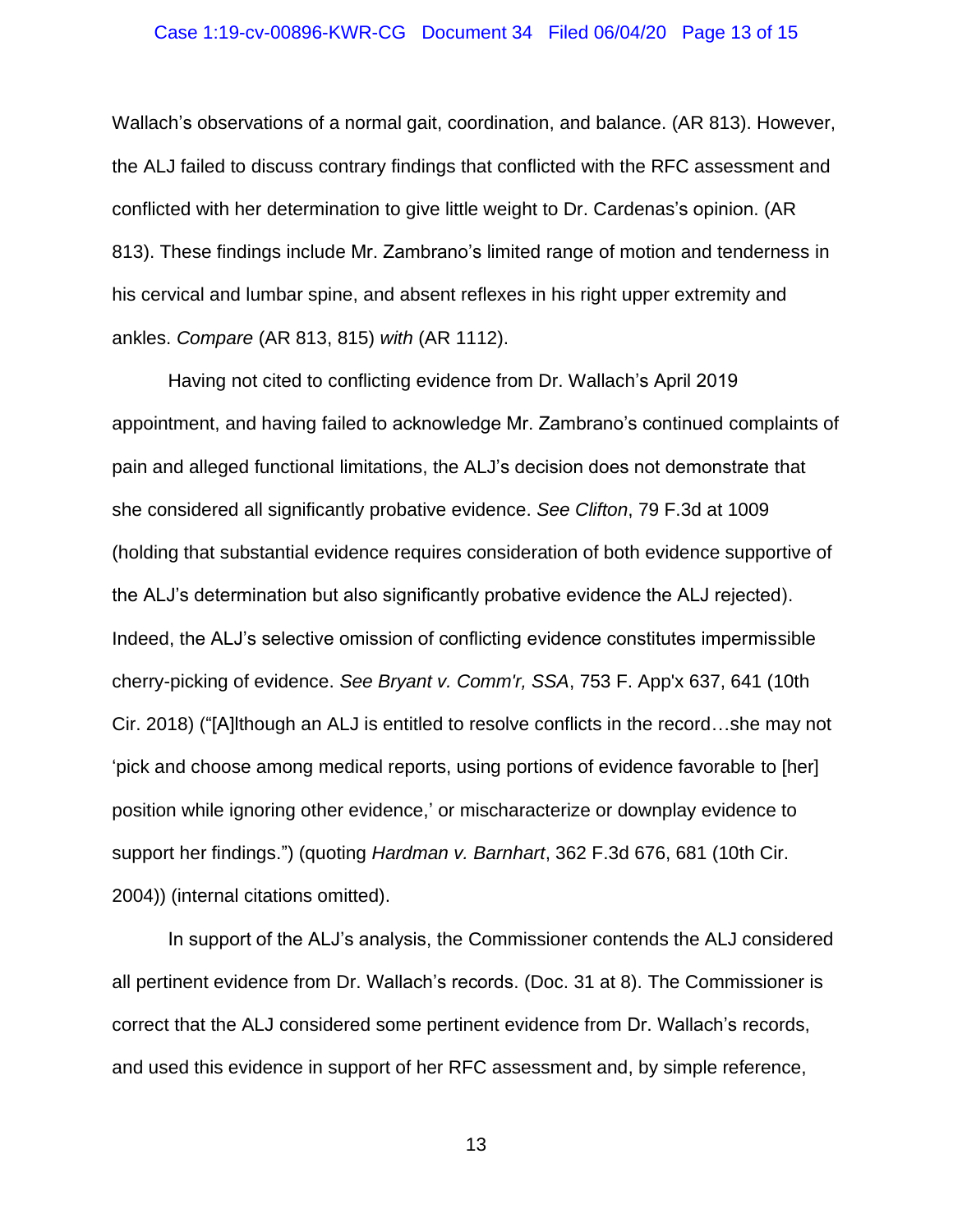#### Case 1:19-cv-00896-KWR-CG Document 34 Filed 06/04/20 Page 14 of 15

used this evidence in support of her assignment of little weight to Dr. Cardenas's opinion. However, the Commissioner incorrectly argues that the ALJ considered all significantly probative evidence. Moreover, rather than discussing with specificity Dr. Wallach's treatment notes that both supported and conflicted with Dr. Cardenas's opinion, the ALJ cursorily referred back to her prior discussion. (AR 816). Such opinion analysis fails to provide the "sufficiently specific" explanation required for rejecting an opinion, particularly a treating source's opinion. *See Clifton*, 79 F.3d at 1009 (stating that because of "the absence of ALJ findings supported by specific weighing of the evidence" the court was unable to "assess whether relevant evidence adequately supports the ALJ's conclusion"); *see also Perrault v. Berryhill*, No. CV 18-467 CG, 2019 WL 430869, at \*7 (D.N.M. Feb. 4, 2019) (finding the ALJ was insufficiently specific in her explanation for giving little weight to a treating source's opinion by stating the opinion was inconsistent with "generally…intact neurological findings" and "many normal musculoskeletal findings" but failing to provide specific citations or discussion of the evidence).

In short, given the deference afforded to a treating physician's opinion, the ALJ's failure to properly discuss all pertinent probative evidence in relation to Dr. Cardenas's opinion results in the ALJ's analysis being insufficiently specific and unsupported by substantial evidence. Therefore, because the ALJ erred in her analysis of Dr. Cardenas's opinion, the Court **RECOMMMENDS** Mr. Zambrano's case be **REMANDED**.

### **V. Conclusion**

For the previously stated reasons, the Court finds the ALJ failed to properly